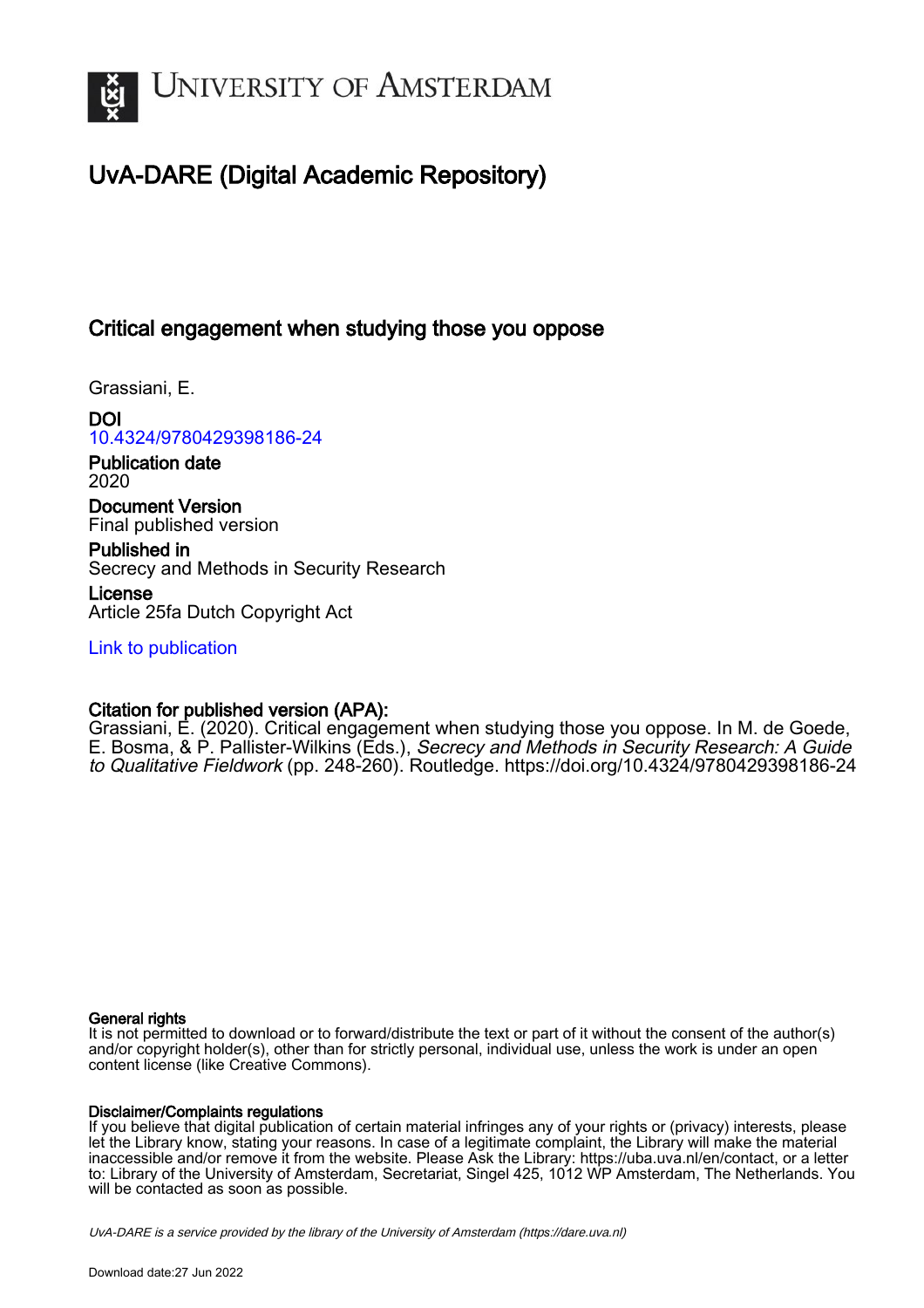# 14 **CRITICAL ENGAGEMENT WHEN STUDYING THOSE YOU OPPOSE**

*Erella Grassiani*

- **Research objective:** This chapter will help social science researchers who are "engaged scholars" and might have a political agenda to think through issues of positionality, reflexivity, methods and ethics.
- **Research puzzle:** The puzzle the chapter addresses in relation to secrecy and methods concerns ideas about subjectivity, positionalities and methods that are inherent to studying perpetrators of violence or other people who are part of a system or regime you oppose. I will show how one can carry out such research that is inherently subjective with people one opposes, while being an activist at the same time.

# **Introduction**

You are not objective; you do research on soldiers while you are leftist?!

Aren't you "untrue" to your informants as they don't know your "real" opinion?

Why aren't you looking at the victims, the Palestinians, but only at soldiers?!

Comments and questions like these have come my way frequently in the last decade or so. They are queries into my position as (a) an anthropologist who (b) studies Israeli soldiers and Israeli security personnel while (c) being a political activist opposing the occupation these soldiers and professionals are (in)directly part of. These confrontations have, in fact, helped me to articulate my positioning and to deal with surfacing dilemmas.

This chapter will help social science researchers, some of whom might have a clear political agenda, to think through and understand issues of reflexivity, advocacy, methods and ethics. I will not be able to give clear-cut answers, as these issues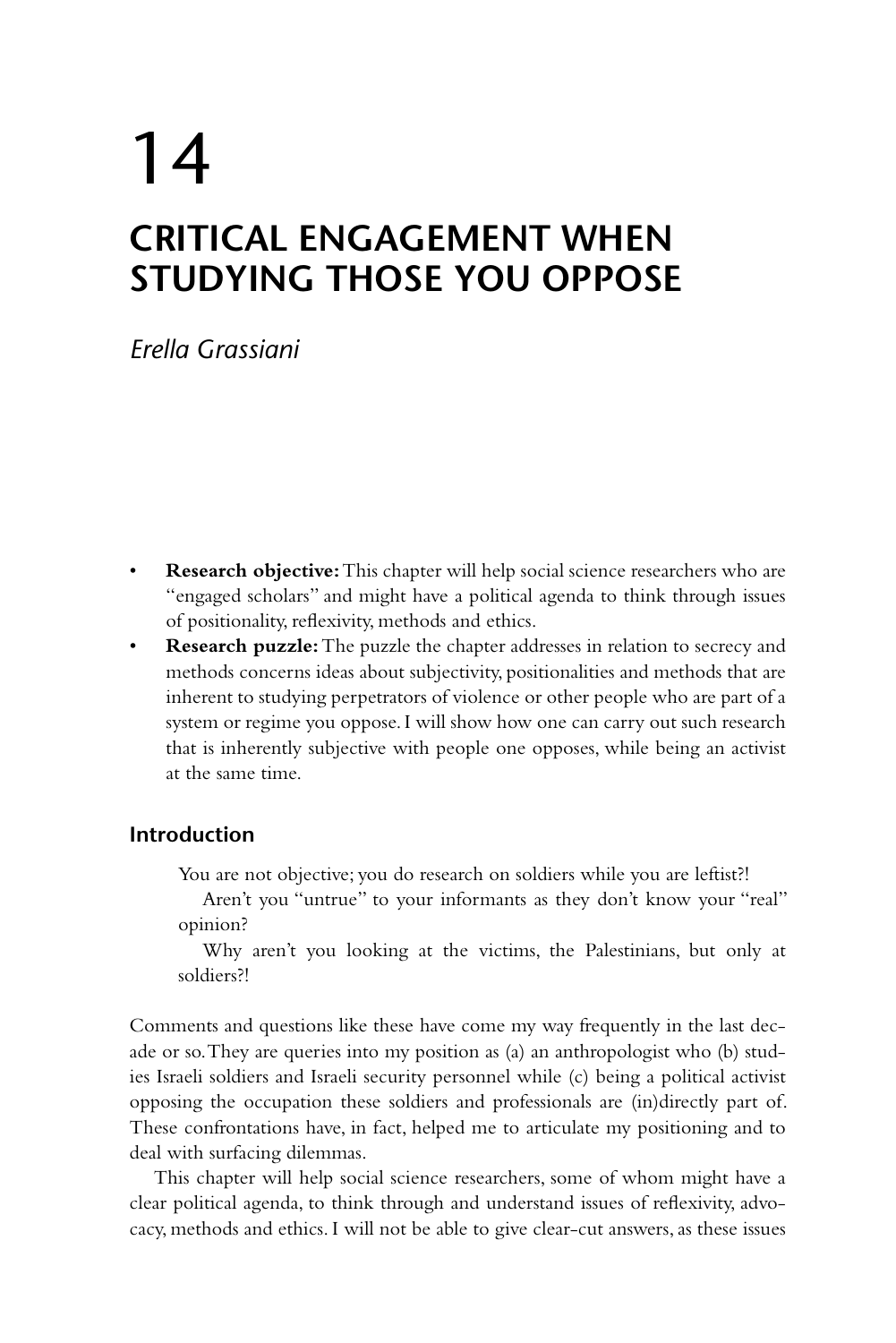should always be seen within their specific context, but hopefully I can make it easier to position oneself with more conviction, while keeping research rigorous. In order to do so, I will draw from my experiences as a Dutch-Israeli academic who studies the Israeli military and its security industry critically. And I will explore how I navigate my roles as an academic researcher and as an activist who acts against the military occupation of Palestine by Israel. My academic work is, inherent to my subjective positionality as an anthropologist, deeply political. Furthermore, I engage in the public debate as an academic. I see my academic work in a way as an extension of this political stance and both positions are fluid and blur into one an other. In this chapter I will look at the ways I learnt to deal with dilemmas and questions concerning my role in my research and beyond it.

The "puzzle" I will engage with first of all concerns the idea of "objectivity" in research, which is still widespread in academia and the public debate. Qualitative scientists, especially those coming from anthropology, are scrutinized for being "subjective", opinionated or "too political" within their research. Anthropologists have countered these attacks by explaining that their research is inherently subjective and have highlighted the importance of reflexivity; to be aware of and describe our subjective positions in the research (see also Hoijtink, this volume).

At the same time, within anthropology there has been a long tradition of trying to "give voice" to people who can't speak up themselves because of a lack of power. Empathy becomes an important concept here. The researcher is seen as the one who can take the voice of those studied to the outside world. Some have taken this to the extreme by writing that all anthropology should be "militant" in this way (Scheper-Hughes 1995). Empathizing with the people we study and trying in some ways to support them has become almost synonymous with anthropological study.

I will deal with the question of what happens to our subjectivity, mentioned earlier, when (anthropologically) studying the "unwanted" powerful other, even if we "don't like" them and/or, as in my own case, we oppose the system they are part of explicitly. What could this mean for studies involving secrecy and sensitive information where trust and rapport are extremely important for access? How can we as researchers who are concerned with the ethics of our research deal with surfacing dilemmas and critiques? I will discuss these ethical and methodological difficulties and possibilities through my own research experiences and by using the figures of the "trickster" and the "professional stranger". As I argue, these concepts help recognize and embrace the ambivalent positions that engaged ethnographers find themselves in. They are important as they open up possibilities for the researcher to be in different positions, which might seem contradictory, at the same time. These figures can, furthermore, help us to think in an alternative way about relationships with the other whom we are studying.

#### *Research design*

The main aspect of the research design that I will tackle in this chapter is reflexivity and positionality, or consciousness of our own positions within the research and its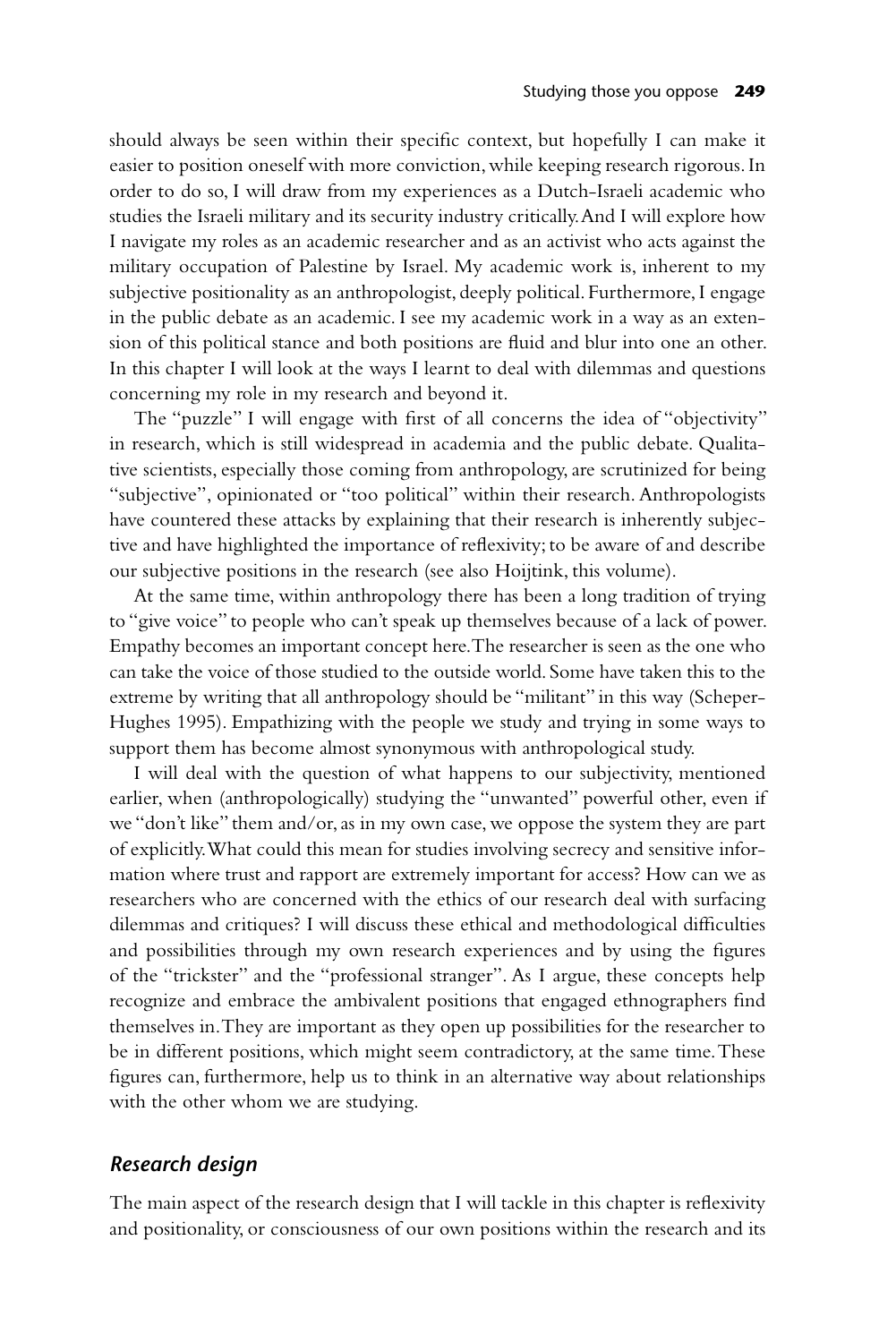effects. For anthropologists this is a central notion and crucial part of the research process. An anthropological, especially ethnographic, research approach can be seen as inductive and circular, meaning that the process goes in "circles", bottom up, instead of along a straight line from A to B. This implies that reflection takes place during all phases of research. It is part of the research proposal (expectations of one's positioning), of the collection of material (how do I introduce myself, what do I share, what do I not, how do I situate myself, etc.) and after the research in the analytical and writing phase (writing about our position and the way it has influenced our research is at the heart of anthropological writing). However, in this chapter I will also show that taking an ethnographic approach, which involves empathy and closeness to our research participants, is not always advisable within specific contexts and in relation to certain (political) positions we take up.

# **Anthropology, positionality and subjectivity**

In this chapter I discuss the issue of positionality and subjectivity from the perspective of the anthropologist. This does not, however, mean that these concepts are irrelevant for other social scientists dealing with similar questions. I believe, though, that anthropology, as a discipline that has actively engaged in the discussion around the position of the researcher can be helpful outside of its boundaries.

# *Positioning the researcher: subjectivity and critique*

Positionality is a theme that is an intrinsic part of doing anthropological research such as ethnography. And ethnography is one of the central anthropological approaches to study social phenomena and write about them. Importantly, and as Coffey (1999) writes, the position of the self, the identity of the researcher is something that is constructed and produced during and after fieldwork (p. 1). Anthropologists are expected to be conscious of the different positions and roles they have within the field and the way these influence and shape their study and writings. Such roles can serve as lenses through which social life is observed, analysed and described (Reinhartz 2011).

However, also when not doing ethnographic research, we should be aware as anthropologists of our positions and our research participants' subjectivities and the politics at work (Ortner 2005). The fact that we take our positions as lenses into our fieldwork shows how anthropology embraces the subjectivities of the researcher as something that should be reflected upon.

In fact, anthropologists have written at length about their positions and subjectivities in their research and writings, especially since the "reflexive turn" that the discipline went through, which called upon anthropologists to be outspoken about these positionalities in the texts that they produced. The researcher thus received a bigger role in ethnographic writings, while in the past she had stayed in the margins. Especially for feminist anthropologists reflexivity became "a second nature" (Nencel 2014) in protest of approaches that stayed stagnant within anthropology's colonial legacy.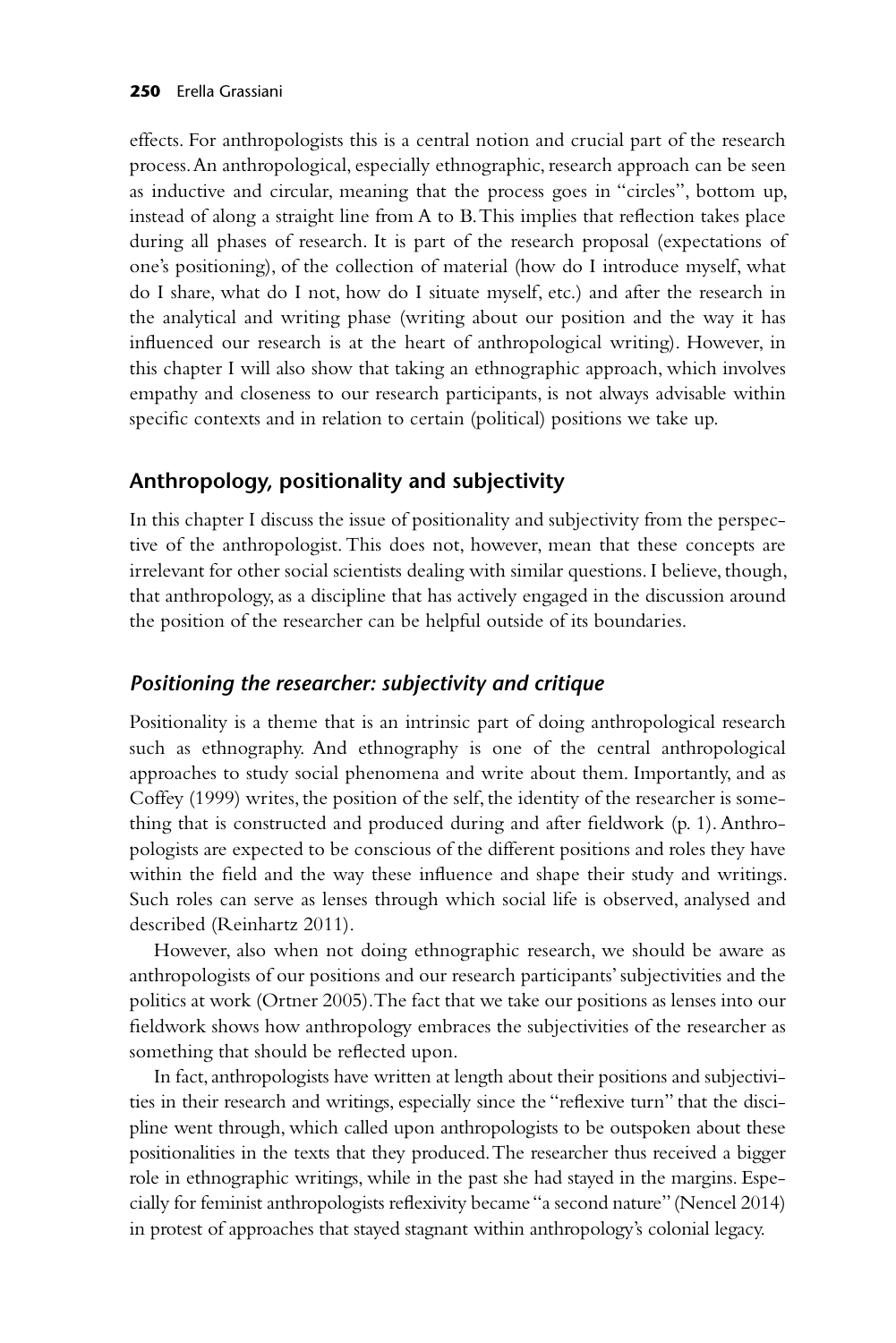Such reflexive work is part and parcel of critical ethnography. This kind of research, developed by anthropologists, "begins with an ethical responsibility to address processes of unfairness or injustice within a particular lived domain" (Madison 2011: 5). Taking an ethnographic approach is deemed crucial here in order to deeply understand this "lived domain". The critical tendencies of anthropology can be traced to Mead's work in the 1940s and later as a reaction to the direct enlistment of many anthropologists by the state, especially during the Cold War (Low and Merry 2010: s205). And already in the 1960s there were calls for direct action in support of groups that were studied. The works of, for example, Gramsci (1971) were furthermore influential for critical ethnographers in the ways that class struggle and collective (class) cultures came on the agenda (Foley 2002).

Today we still find anthropologists calling for more engaged research; Low and Merry (2010) distinguish several types of such engagement ranging from "sharing and support" to activism (p. S203). Hale (2006), for example, draws a difference between activist research and cultural critique in his research among black and indigenous land rights activists in Central America. Activist research is considered to be "a method through which we affirm a political alignment with an organized group of people in struggle and allow dialogue with them to shape each phase of the process" (2006: 97–98). Cultural critique, by comparison, is

an approach to research and writing in which political alignment is manifested through the content of the knowledge produced, not through the relationship established with an organized group of people in struggle . . . to champion subaltern peoples and to deconstruct the powerful.

*(ibid.: 98)*

Hale argues the two approaches should cooperate.

However, others disagree; Hastrup and Elsass (1990) argue that ethnography cannot be combined with advocacy as this would mean for "anthropologists to step outside of their profession, because no 'cause can be legitimated in anthropological terms'" (1990: 301). Their position has been criticized for being too rigid, and for implying that anthropologists should "not have morals" other than their research objectives.

Importantly, outside of this attention to subjectivities and engaged research within anthropology, there is a whole (academic) world for whom this discourse is a strange one. Actors in the public domain (such as journalists) and quantitative social researchers often view subjectivity in research as a flaw. I will come back to this shortly.

#### *Ethnography and empathy*

An important element of taking on an ethnographic approach is developing a relationship with the people we study that includes empathy. Within ethnography we engage in deep relationships where trust is extremely important. In order for us to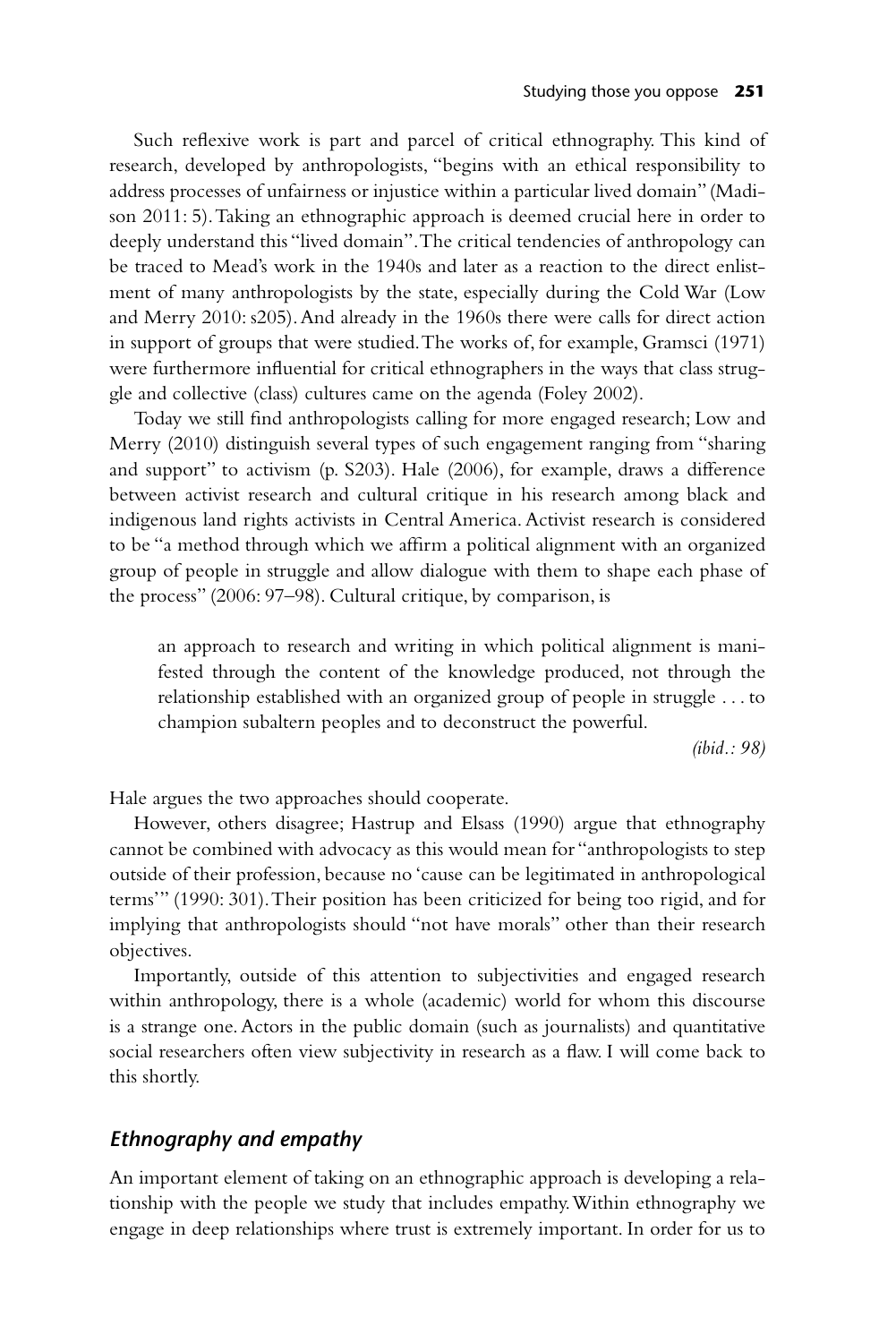deeply understand the social life we study we need to gain the trust of our research participants and build rapport. However, within anthropology this approach goes hand in hand with a static notion of power relations between researcher and researched; the researcher is in a more powerful position than the people she studies. Empathy, also in light of what I discussed above, becomes a natural part of such research relations. In the following I will problematize this position.

#### *When studying perpetrators*

I have tried to clarify the relationship between critical anthropological research and the positionality of the researcher. However, if we depart from the previous, we can understand that many anthropologists today still focus on the underprivileged of society; the poor, the victims of political and economic upheavals. Critical and engaged research is seen as very much in line with ethnographic research, and this kind of research is almost synonymous with studying people you want to support, act on behalf of or advocate for. Although there has been a change visible in the last decades with an increasing stream of studies on the powerful (elites and victimizers) (e.g. Abbink and Salverda 2012; Rodgers 2009; Grassiani 2013; Diphoorn 2017), this change is still quite limited.

An important question to ask within such a context is what happens with a critical position (or how can we integrate it into our research) when you do research on perpetrators of violence, and/or with people who are part of a regime or system you oppose? (see also Chappuis and Krause, this volume.) Especially when researching victimizers or the perpetrators of violence in on-going conflict and or war/ occupation, questions surface about the way researchers position themselves in the field and about empathy. While this positioning seems to go without saying when researching the underprivileged or victims as described above, it is not necessarily so for those researchers studying the ones on the other side of the power balance. Importantly, a different kind of relationship comes into being between researcher and research subject than one is used to or expects. However, also from outside of the discipline critiques are voiced: about the subjectivity of our kind of research and the influence this could have on the "quality" of our research.<sup>1</sup>

One of the most important rules within the code of ethics of the American Anthropological Association (AAA) is "doing no harm".2 It tells us to be very careful in our research and never do anything that could possibly hurt the people we study. In many cases this means that we try to make sure we give voice to our informants and identify and sympathize with them. When we study victimizers this issue gets a twist. How should we position ourselves in such a field? What happens to our engagement if our research itself is not directly "engaged" as defined by anthropologists (see, for example, Sanford and Anjel-Ajani 2006). Can we be both good anthropologists, while opposing the world our informants are part of? And can we do so without ignoring our political ideas and maybe even responsibilities? The challenge here is to stay true to our personal and political beliefs and research objectives and true to the research at the same time. However we often cannot do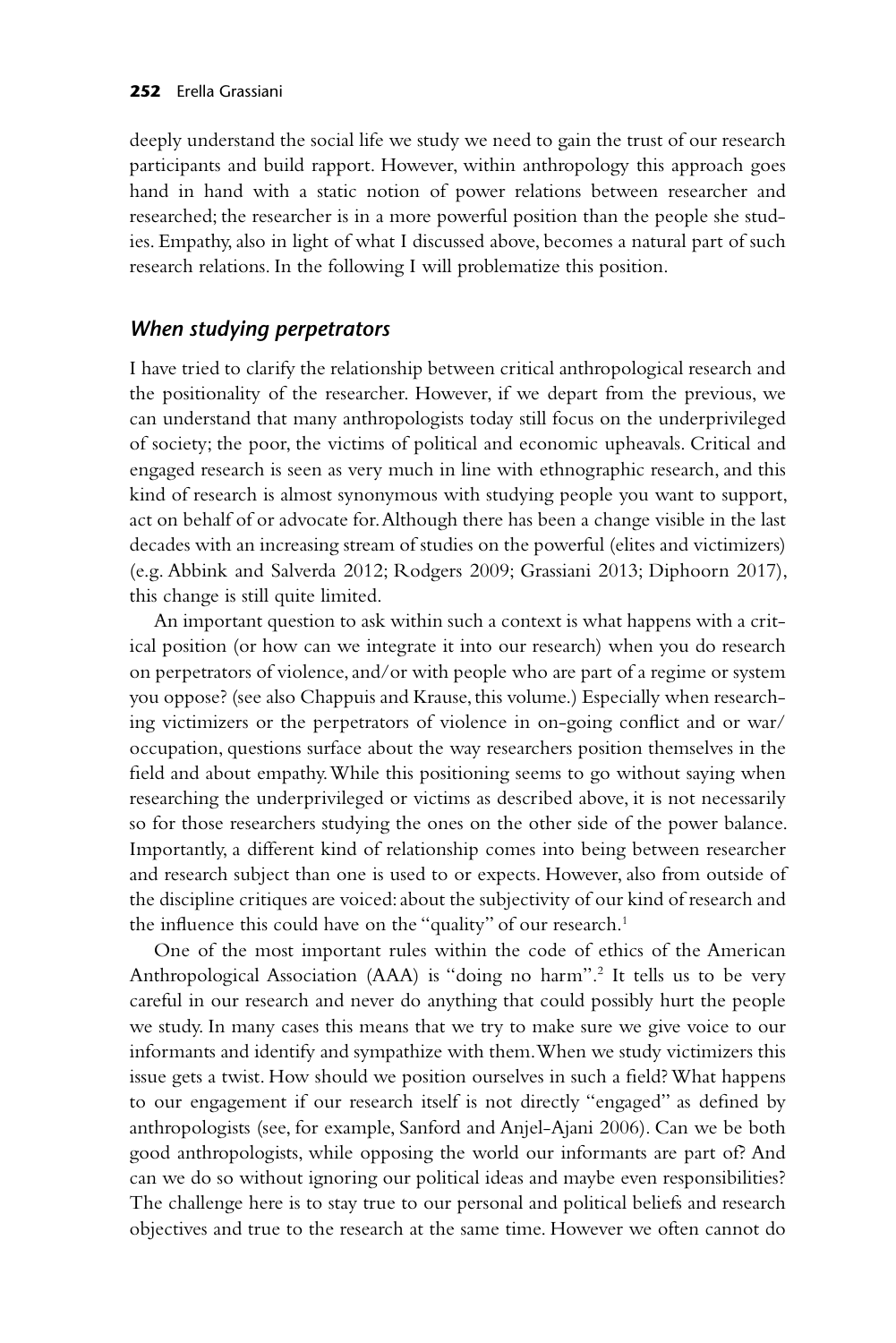this within an ethnographic approach that supposes empathy. Can we empathize with perpetrators of violence and should we? I believe we need to consider alternatives to this kind of relationship and use the "trickster" as one possible model. In line with this I argue that when studying a (colonial) regime through its actors, an ethnographic approach should in some instances be avoided, especially when the researcher could be seen as part of the colonial power. I will come back to this below when I study my position as Dutch-Israeli, Jewish researcher.

#### **Doing critical research in Israel on perpetrators**

In 2006–2007 I conducted fieldwork in Israel amongst (former) Israeli soldiers. My research interests were directed at their moralities, the way they perceived and gave meaning to their daily surroundings within a-symmetrical conflict (which today, with my increasing political awareness, I would have simply called an occupation, abandoning neutral wordings such as "conflict"). For my research I interviewed Israeli combat soldiers who had served in the Occupied Palestinian Territories as conscripts. Ultimately, my work critically examined the context wherein Israeli soldiers act and thus the Occupation itself, looking beyond the empty state slogan of "the rotten apple". I tried to voice an approach for studying perpetrators of violence by looking at the enabling context they acted within.

A decade or so later, I found myself studying Israeli security professionals and their export practices: the knowledge, technologies and materialities they sell to foreign clients. These professionals all hail from the Israeli military and came into the private security world after retirement.<sup>3</sup> The knowledge and "stuff" these men (there are hardly any women in the industry) sell at security fairs and during trainings, are directly connected to the Occupation as weapons, drones, anti-riot technologies are used and tested on Palestinians before they are sold to (foreign) customers (Graham 2010). In my work I explicitly engage with the politics of the industry and the way it enables human rights violations in Israel and beyond.

During both periods of research, violence broke out: in 2006 the Second Lebanon War started and during my latter research Gaza was attacked multiple times by the IDF (Israeli Defence Forces). During all this time I was actively engaged in protesting both the War in Lebanon and the attacks and continuing siege on Gaza. The reality was thus that at the same time as I was interviewing soldiers who had been active as combatants in the Occupied Palestinian Territories and Lebanon and security professionals profiting from the violence against Gazans, I engaged in activities against the regime they were part of.

#### *Critiques and what it taught me*

As I mentioned above, anthropologists studying perpetrators are more likely to be asked to explain their moral position within the debates surrounding said conflict/ war/occupation in order to legitimize our findings. In my case, I typically am confronted with two kinds of criticisms concerning my position as a researcher.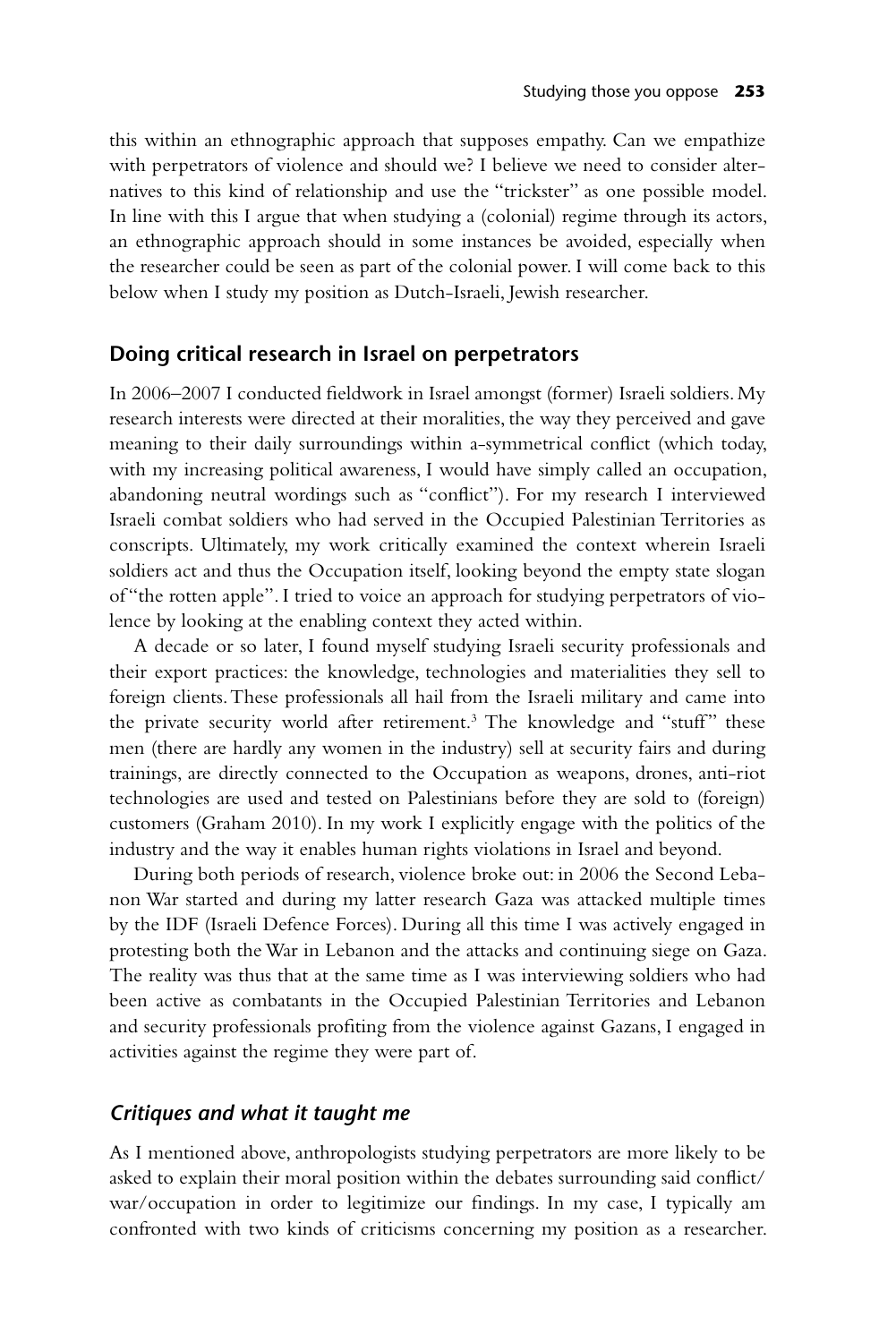The first is critical about the subject of my research: I look at victimizers without focussing on their victims, and the second is critical about my "dubious" role as an activist on the left side of the Israeli political spectrum, while doing research about the military. In very general terms, I would call these left vs right criticisms, both of which attempt to force the researcher into a certain position they deem fit for the anthropologist or researcher in general.

As mentioned earlier, while positioning ourselves is crucial, some issues that relate to ourselves and our position in the field continue to be rather taboo within anthropological research. I first encountered these issues when I entered the university with the idea of studying Israeli soldiers, and I realized that I was immediately put into the "bad guys" category by some of my new colleagues, as an Israeli researcher who studied the IDF could not possibly fit into the leftist ideal picture of an engaged Amsterdam-based anthropologist. After learning about my politics, I was eventually accepted.

The first kind of criticism usually means an attack on the research for being "one-sided," i.e. writing from the point of view of Israeli soldiers, not from that of Palestinians. Such a reaction can be understood in light of the critical focus within anthropology, which is based on engaged ethnography. I will give an example: during the European Association of Social Anthropologists (EASA) conference of 2008, I presented a chapter of my PhD dissertation in a panel on the discourse of violence. I spoke about discursive strategies Israeli soldiers use and the themes that come up when they explain or legitimize their behaviour. Being an anthropologist who studied Israeli soldiers seemed to be enough for someone in the room to harshly criticize me. This person assumed I was not interested in the plight of the Palestinian people and was in some way "protecting" Israeli soldiers and legitimizing their acts. When I then positioned myself politically and told the audience about my activism in Israel and the Occupied Palestinian Territories the critique died down quickly.

Different critiques came from outside of the anthropological or academic community. As an activist, so these critics said, I could not possibly do "fair" or decent research about Israeli soldiers or security professionals, because I was biased and not objective. In this case, my critics used my identity as an activist to delegitimize my research. Most of all, such critique tries to delegitimize the academic who chooses to be an activist as well. Studying victimizers as opposed to victims, especially in such a politically charged context as Israel-Palestine, is often seen as problematic. Such a focus only becomes accepted, it seems, when one has the "correct" political profile, which is an apolitical one. However, in this kind of context, I believe, politics never disappear and only the "left" are scrutinized for their subjectivity, while those in support of the powers that be are perceived to be "objective".

As these critiques triggered me to think deeper about my strategies, I will now attempt to show in what ways the anthropologist, especially the one doing research amongst especially powerful victimizers, can position herself without having to give in to these different forces. I want to argue that while we have to be acutely aware of the ways our political ideas and positions influence the way we do research (what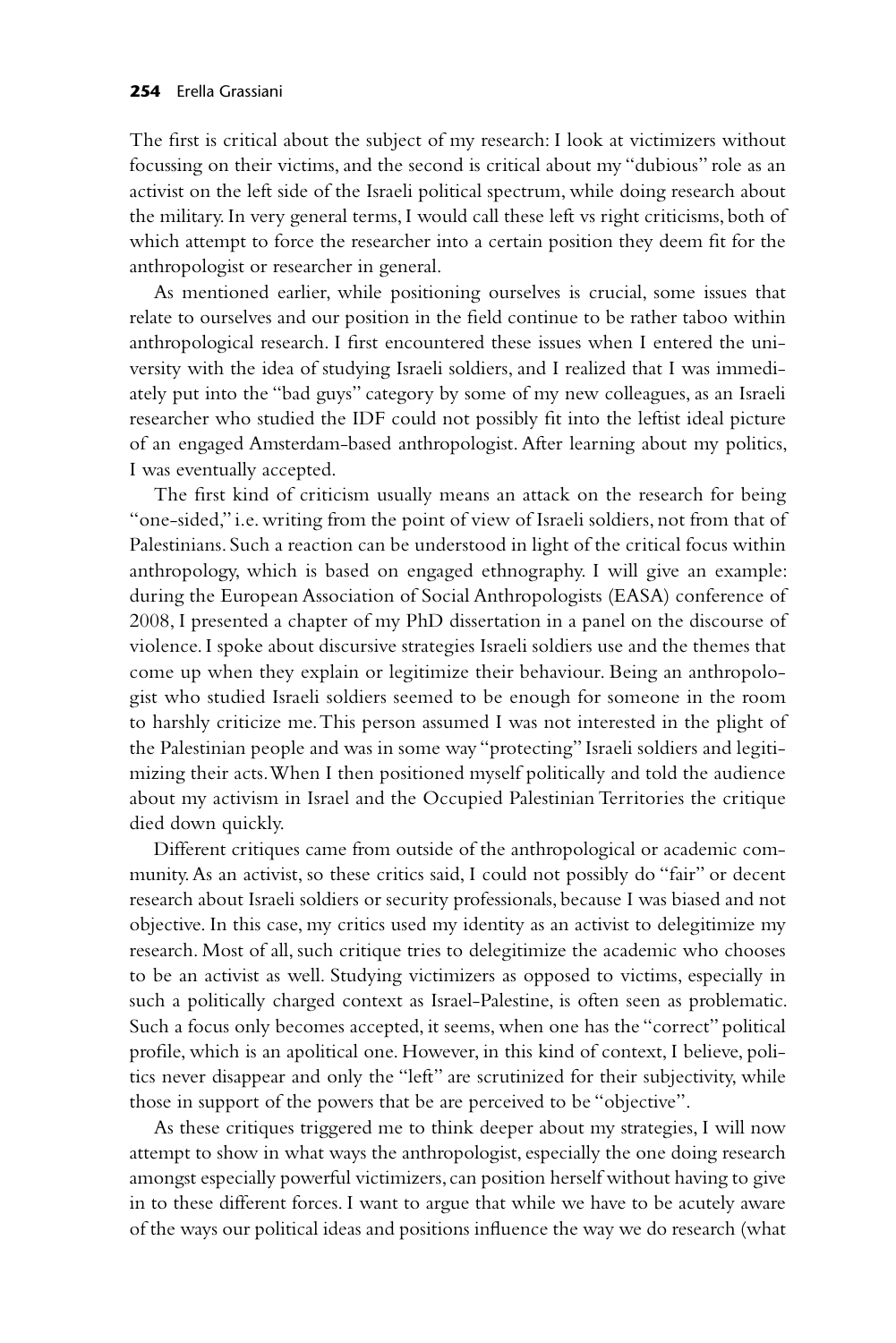methods we can or cannot use), who we study and the way we understand and write about who we study, this does not necessarily mean we have to study those who are victimized by the power structures we scrutinize.

An interesting approach that helped me to rethink these issues is the work of Van Meijl (2005) who did research among Māori in Aotearoa–New Zealand. In the public and academic debate Māori are perceived as "victims", he writes, and he discusses his position in supporting their cause and being critical about them at the same time. He explains that as a social anthropologist, his position in supporting the Māori cause was assumed without questioning and he asks whether we should be committed politically to our sponsors (the group we research).

Van Meijl, in line with Pels (2003), then argues for a position of the anthropologist as trickster: we should stay in and embrace our ambivalent position, which makes it possible to support but still criticize what we see at the same time. The trickster, a mythical figure, is ambiguous by nature, equivocal and even unreliable (Van Meijl 2005: 240). Still, it is a good model, Van Meijl writes, as ambiguity and ambivalence are important for the role of the anthropologists. We need to be emphatic but critical as well and, most importantly, involved and detached when needed. He builds upon the concept of the "professional stranger" by Agar (1996) who wrote about detached involvement within fieldwork. This anthropologist can be engaged, but does not become "one of them", one of the people she is studying and she will not necessarily agree with them either. The anthropologist–trickster can thus be an advocate for the people she studies, while at the same time being able to "take a step back and reflect on the construction, development and implementation of indigenous political strategies" (Van Meijl 2005: 241). She is then "not a traitor, but rather a trickster" he writes, "who embodies different roles in different contexts and combines both in the practice of what I would label critical ethnography" (ibid.).

I think this is an interesting position. I would, however, propose to shift the roles of the trickster somewhat, in the following way. While Van Meijl holds on to the ethnographic approach, I believe the anthropologist should be able to study and understand the powerful, or victimizers in other ways as well. By using methods that require less proximity than classical ethnography, we can still gain understanding about the people we study, but we can let go of a deep kind of empathy that is expected of anthropologists in many ways, without betraying the trust of our informants. Taking a role as a "trickster" then, the anthropologist can take a step back and look critically at the situation her informants are part of and openly criticize it, even as an activist without this compromising her research and as such the understanding of the people she studies. She does not need to empathize with those she studies, or establish close relationships with them in order to study them and understand their worlds. As a trickster these positions are never set and can be fluid, shifting according to the reality in "the field" of the anthropologists. The anthropologist, as the trickster, is indeed an ambivalent figure who "combines an eitheror position with a both-and one" (Pouwer 1978 as quoted in Van Meijl 2005). Importantly, however, this is not to say that the role of the trickster is always easy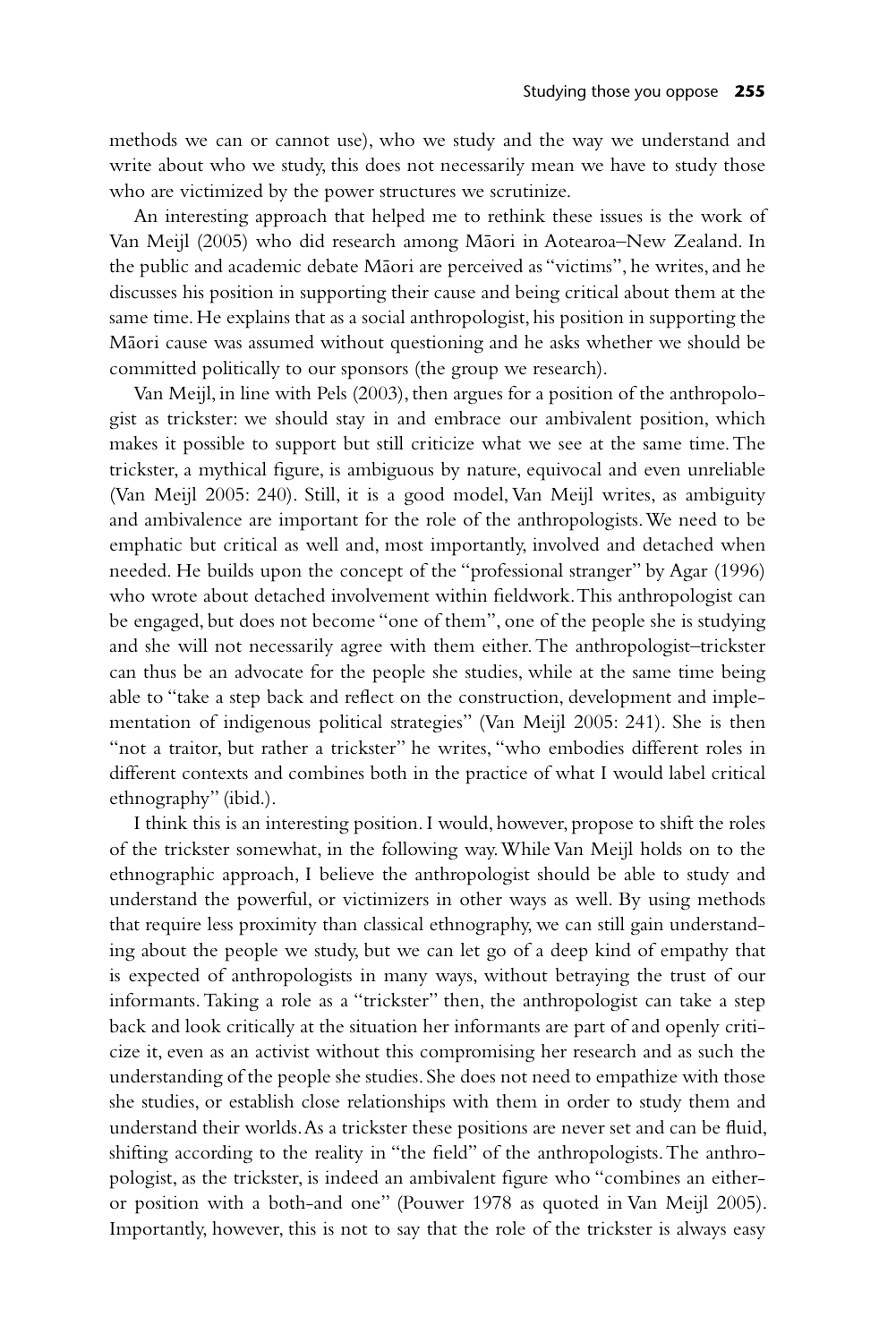or comfortable. It gives the researcher some freedom to manoeuvre, but complex positionalities, as I shall show below, will always go hand in hand with dilemmas.

## **My positions in the field**

I will now lay out the specifics of my own position and the ways these different layers form the lenses through which my research is coloured. I chose to discuss a few "lenses" in more depth that are relevant for our discussion here, while realizing there are many more positions that influence my research, such as me being a woman (for example, see Hoijtink, this volume).

# *Being a Dutch-Israeli Jewish researcher*

As was written in the introduction to an important special issue on Israelis studying the Occupation, "the occupier has always studied the occupied population and the occupied territory" (Handel and Ginsburg 2018). What could then be the role of engaged Israeli researchers studying this occupation? They are in a special position in which they can speak out about it critically, but as Hagar Kotef (2018) asks: how can Israeli Jews write and act against the Occupation while being part of it? Should we deliberately not write about Palestinians, as we are part of the colonial power? Shall we write to "remove the masks" and show the world what is going on, and would this work? There are no easy answers to her questions, but importantly and as I understand it, there is a role for academics in our position and that is not to be silent.

A side-note is important here, however; my role is a bit more complex than sketched out above, as I am both Dutch and Israeli. This gives me more freedom to manoeuvre my identity, like a trickster, between emphasizing my Dutch side and my Israeli one – and most of all it has given me the opportunity not to work within Israeli academia, which is complicit with the Occupation in many ways.4

# *Being an activist: the political self*

Some people urge me to begin every presentation with positioning myself within the activist field, to avoid the kind of criticism described above from the start. However, I do not believe the researcher should be forced to position herself politically in order for our research to be legitimate in some way. This would, I suspect, disadvantage critical leftist researchers while "rightist" researchers would be seen as "objective". However, it is an important lens through which we come to our research subject, to the questions we ask and the way we do our research.

I have been active against the on-going Israeli occupation of Palestinian land for a few decades. Being Israeli made my connection to the political situation in the area even more emotionally charged and I have been active within the Israeli "leftist", often called "radical leftist", activist community for many years. In the Netherlands I co-founded an organization for "Critical Israelis in the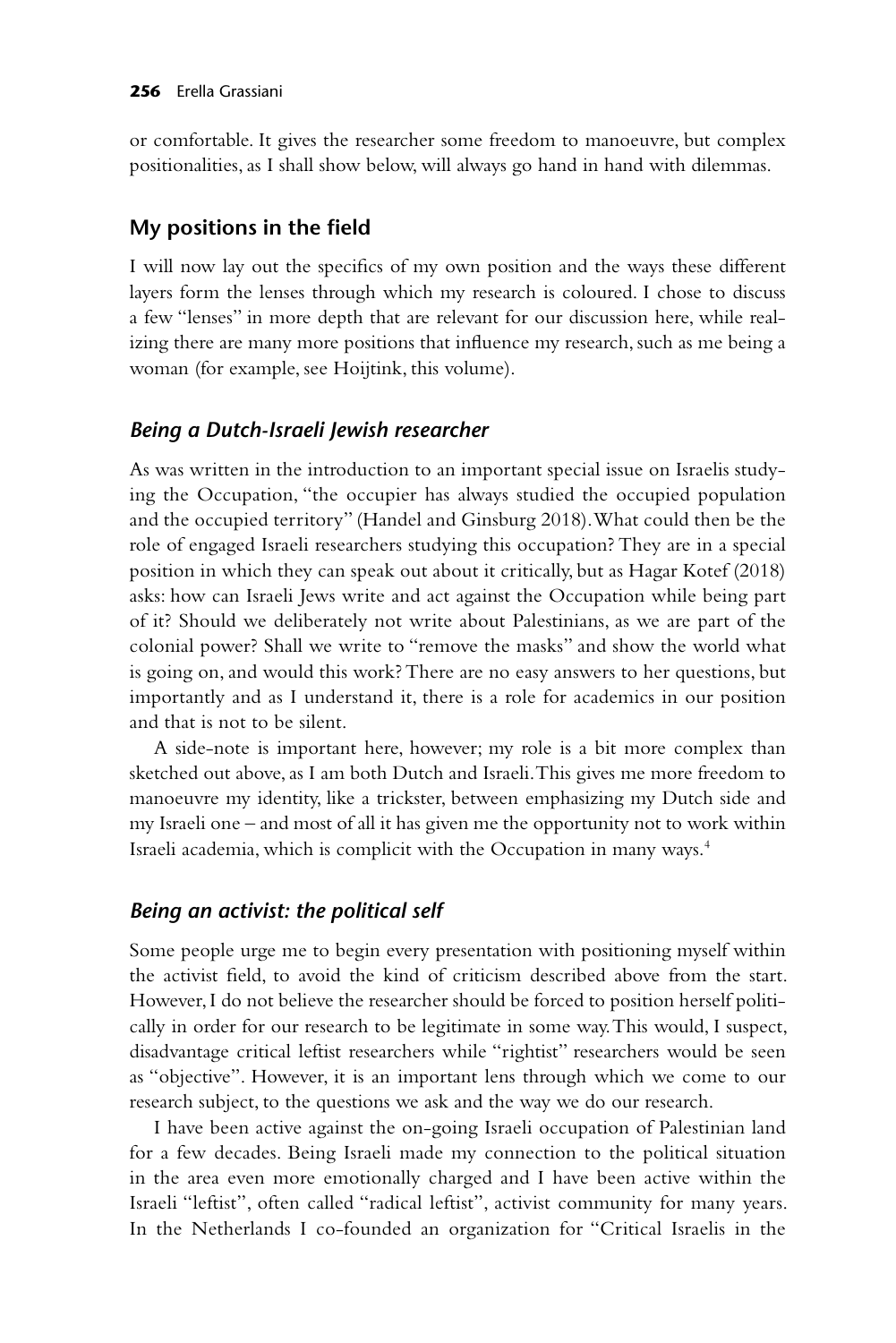Netherlands" in 2007 that organizes a range of events to raise awareness about the Occupation with a Dutch audience.

During my fieldwork in 2006–2007 and again in 2016, when living in Israel, my activity meant taking part in protests against the Occupation, the siege and attacks on Gaza, and other events taking place during that time. This included participating in solidarity protests with conscientious objectors and participating in a critical conference called "In-Security" organized in "the shadows" of one of the main security fairs in Israel.<sup>5</sup>

As mentioned above, it is not to say that the role of the "trickster" does not come into play here (quite literally in the last example as I did fieldwork at the "real fair" while participating in the shadow conference the next day). At times, especially during my research on security professionals, I felt "guilty" after interviewing informants as they assumed me to be "on their side". This assumption came with me being Israeli and speaking Hebrew with them, and in the Israeli context the mainstream population is very uncritical of security companies and their work. While not lying to the people I research, I also do not feel the need to convey my political stance before interviews. However, some feelings I believe cannot be avoided. It will always entail the juggling between doing right by your informants and your own beliefs.

#### *Being an anthropologist*

As I have shown above, with the "title" of being an anthropologist, certain expectations arise and many were surprised not to say suspicious when hearing about my topic of research, especially when combined with the Israeli context it was placed in. By identifying as anthropologists our research methods are also assumed, with ethnography being the main approach used. However, as I already indicated above, I believe we cannot and should not take on the ethnographic approach, as it is defined within anthropology, in every context. As mentioned earlier, anthropologists take ethnography to be almost synonymous with deep and empathetic relations of trust with the people they study, the communities they research. In my own case, in which I studied soldiers and security professionals in Israel I believe that I could only stay critical and true to my political position if I avoided ethnography and the expectations of empathy and trust. Of course, important ethical issues such as anonymity still apply in such research, but I could not have gotten "ethnographically close" to the people I studied while deeply disagreeing with what they stood for. This is especially true for the research I am currently conducting on security professionals, as they chose much more consciously to be part of a regime than the conscripts I studied a decade ago. Instead, I use methods that allow me my ambivalent position; of an academic with a clear political stance. I use observations that are sometimes more, sometimes less participative and (in depth) interviews to answer my anthropological queries. I continuously shift along the continuum of taking part and taking my distance, according to the situation. Other methods that I use are (indepth) interviews and the analysis of secondary sources, films and PR materials, for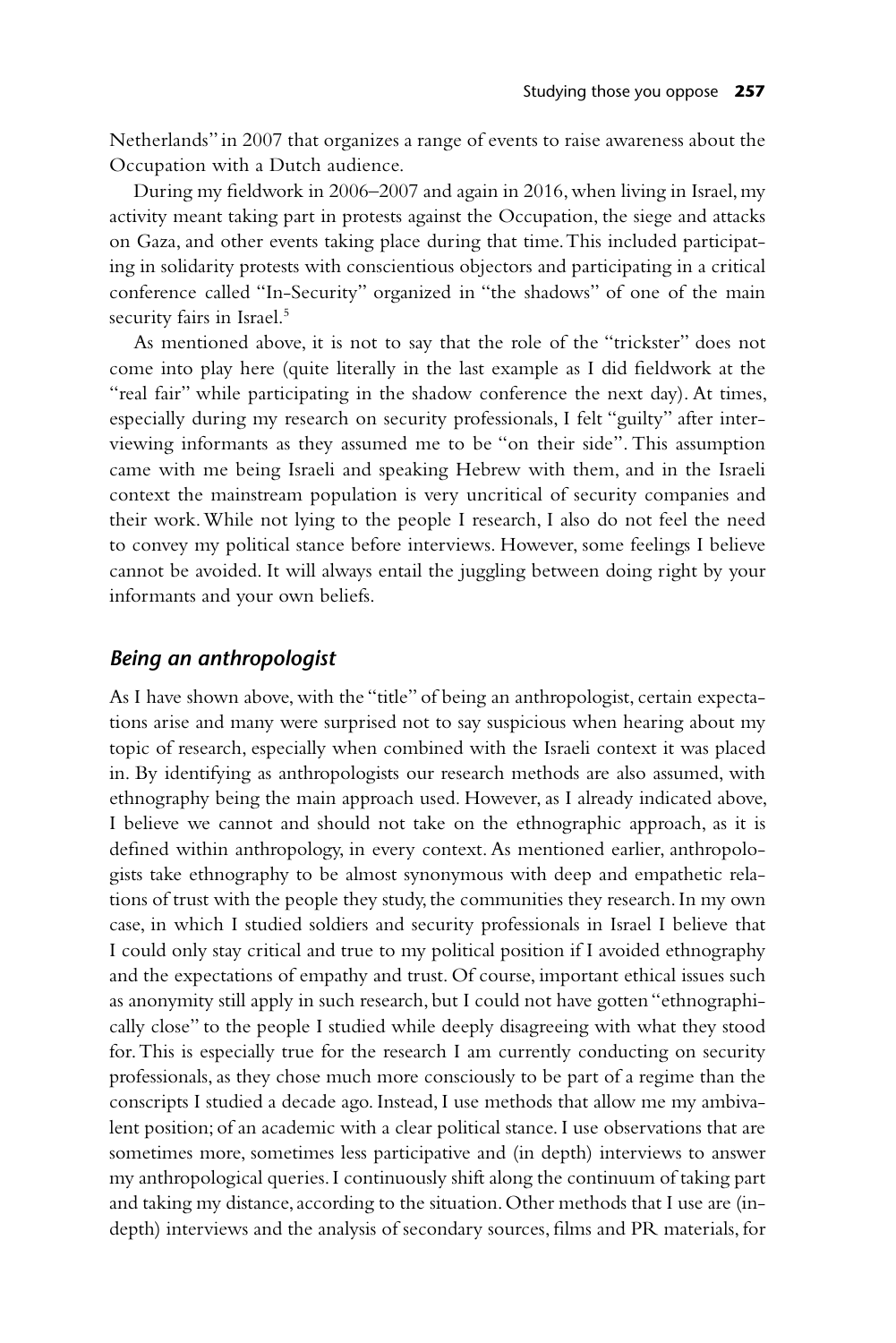example. These methods allow me to understand a world, but don't force me into relationships of trust and deep empathy that I am not comfortable with.

# **BOX 14.1 NON-ETHNOGRAPHIC ANTHROPOLOGICAL RESEARCH**

Ethnography has been synonymous with anthropology for a long time. I pose that doing anthropology and taking an anthropological approach to studying the social world can be done in different ways, including without doing "pure" ethnography. Our questions can be still anthropological, and touch upon the everydayness of acts, on interpretations of meanings, on power differences and all from the bottom up. However, to answer these questions we don't necessarily need to engage in deep participant observation, create deep relationships with our research participants or develop trust and empathy. These issues are difficult and, I argue, not advisable when studying power holders and members of regimes we oppose.

Linda Tuhiwai Smith (1999) makes a similar argument concerning methods, albeit she is concerned with the study of the occupied by the occupier, while in my case one could say I studied the occupier himself. Others have argued that the study of the occupier blurs the occupied (Handel and Ginsburg 2018). However, I believe that such studies, in a non-ethnographic way, are the only way to "unmask" the realities of the regime I am critiquing (Kotef 2018).

# **In conclusion: being a "trickster"**

In this chapter, I showed how having an outspoken political agenda can go hand in hand with ethically and thoughtfully studying perpetrators of violence or other power holders who are part of systems or regimes we oppose. While in anthropology engaged research is usually almost synonymous with an ethnographic approach where relations of trust and empathy play a role, this is more complex when studying people we oppose or whose agendas we don't sympathize with or even oppose. I argued in this chapter that in some cases, abstaining from the use of ethnographic methods, which include a high level of intimacy, is the most ethical choice. In this way we don't have to come too close to our research informants and can stay true to our political selves and our engagement with the bigger political context, which in my case was my criticism of the Israeli occupation of Palestinian lands and accompanying human rights violations.

However, what approach we choose depends on the context and our positionalities; who are we, who are we studying, and what is the question we want to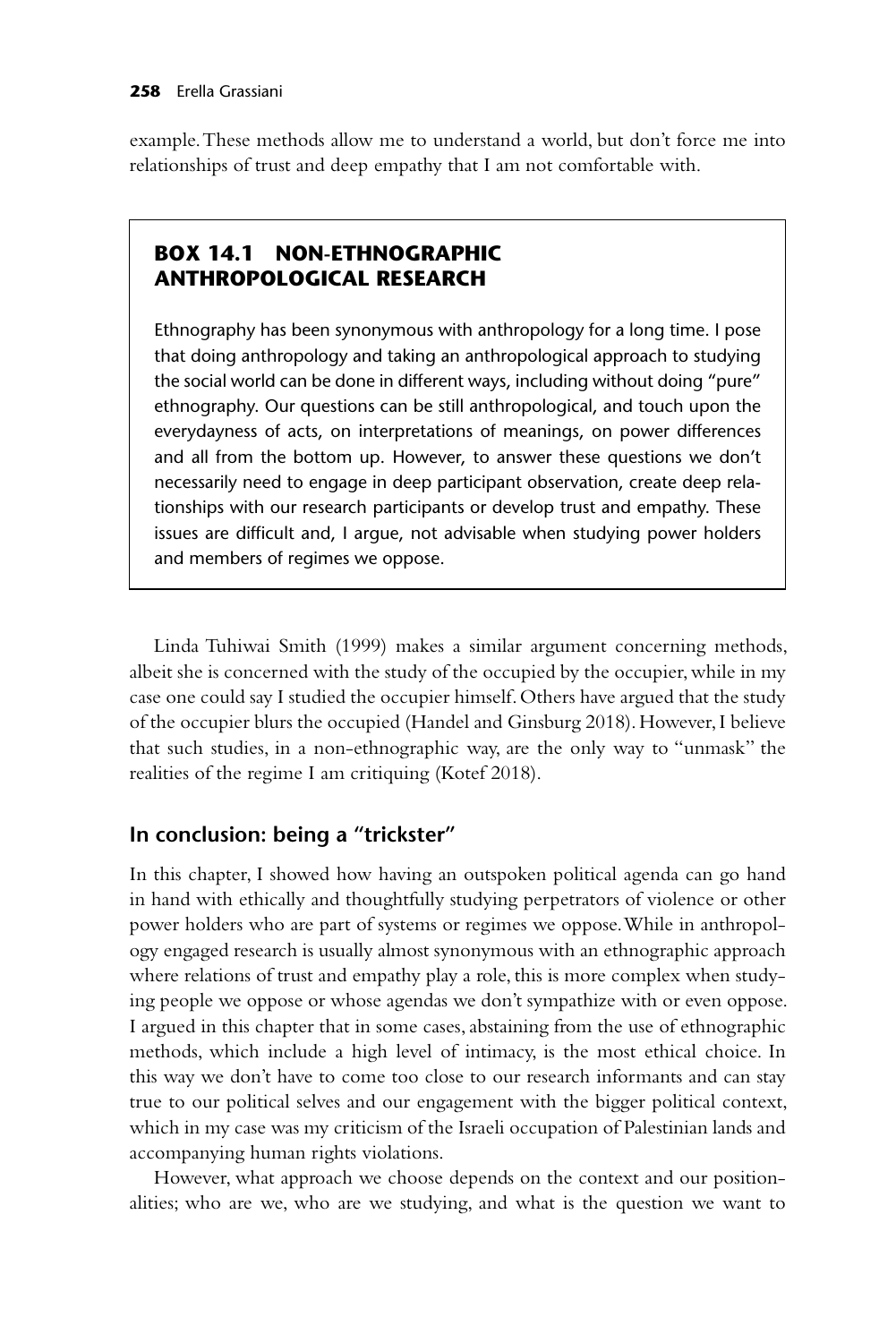answer. For example, the soldiers I studied are not necessarily only perpetrators; they are victims themselves on a certain level. They are part of the system, a system we should study from every perspective possible. The security professionals I interviewed were much more complicit and hence my research relationship with them was different.

In my research I do everything to ensure the anonymity of my informants and I was honest about my research intentions. However, this does not mean conveying all aspects of my identity and opinions (as we never do in research). At the same time, I do not sympathize with their actions or goals in life or even empathize with them. Often what soldiers told me they had done during their military service or to whom professionals would sell their security technologies appalled me. However, as mentioned earlier, concerning the soldiers I could see them as "victims" of the system in some ways, and thus my views and approach was never black and white.

The concept of the trickster (Van Meijl 2005 and Pels 2003) is useful here and shows that it is possible to study a group you do not support or agree with while indeed doing them no harm, but at the same time without the need to sympathize or empathize with them. One can go in and out of roles and be an engaged researcher without this engagement being directed towards the people we study. As such we should not shy away from embracing the ambivalence this brings. Reflection on our positions and politics is key here.

### **Suggestions for further reading**

- Heidi Armbruster and Anna Lærke (eds) (2008) *Taking sides: Ethics, politics and fieldwork in anthropology*, Oxford and New York: Berghahn Books.
- Didier Fassin (ed.) (2014). *A companion to moral anthropology.* Chichester: John Wiley & Sons.
- Ciara Kierans and Kirsten Bell (2017) "Cultivating ambivalence: Some methodological considerations for anthropology", *HAU: Journal of Ethnographic Theory*, 7(2): 23–44.
- Victoria Sanford and Asale Angel-Ajani (eds) (2006) *Engaged observer: Anthropology, advocacy, and activism*, New Brunswick: Rutgers University Press.

#### **Notes**

- 1 In the Netherlands parliamentary questions were even asked concerning the need to be transparent about the political color of researchers, as a result of anthropologists wrongly being accused of supporting a militant group. See here for more information: [http://reli](http://religionresearch.org) [gionresearch.org/closer/2018/05/31/de-wetenschap-de-nrc-en-de-veiligheidsdiensten/](http://religionresearch.org) (Dutch only, accessed 9 July 2018).
- 2 [http://ethics.americananthro.org/category/statement/](http://ethics.americananthro.org) (accessed 2 July 2018).
- 3 Those who become career officers in the IDF often retire at 45.
- 4 [https://972mag.com/is-academia-the-last-bastion-of-progressive-thought-in](https://972mag.com)[israel/132623/](https://972mag.com) (accessed 9 July 2018).
- 5 See [https://en.hamushim.com/in-security-conference/](https://en.hamushim.com) (accessed 9 July 2018).